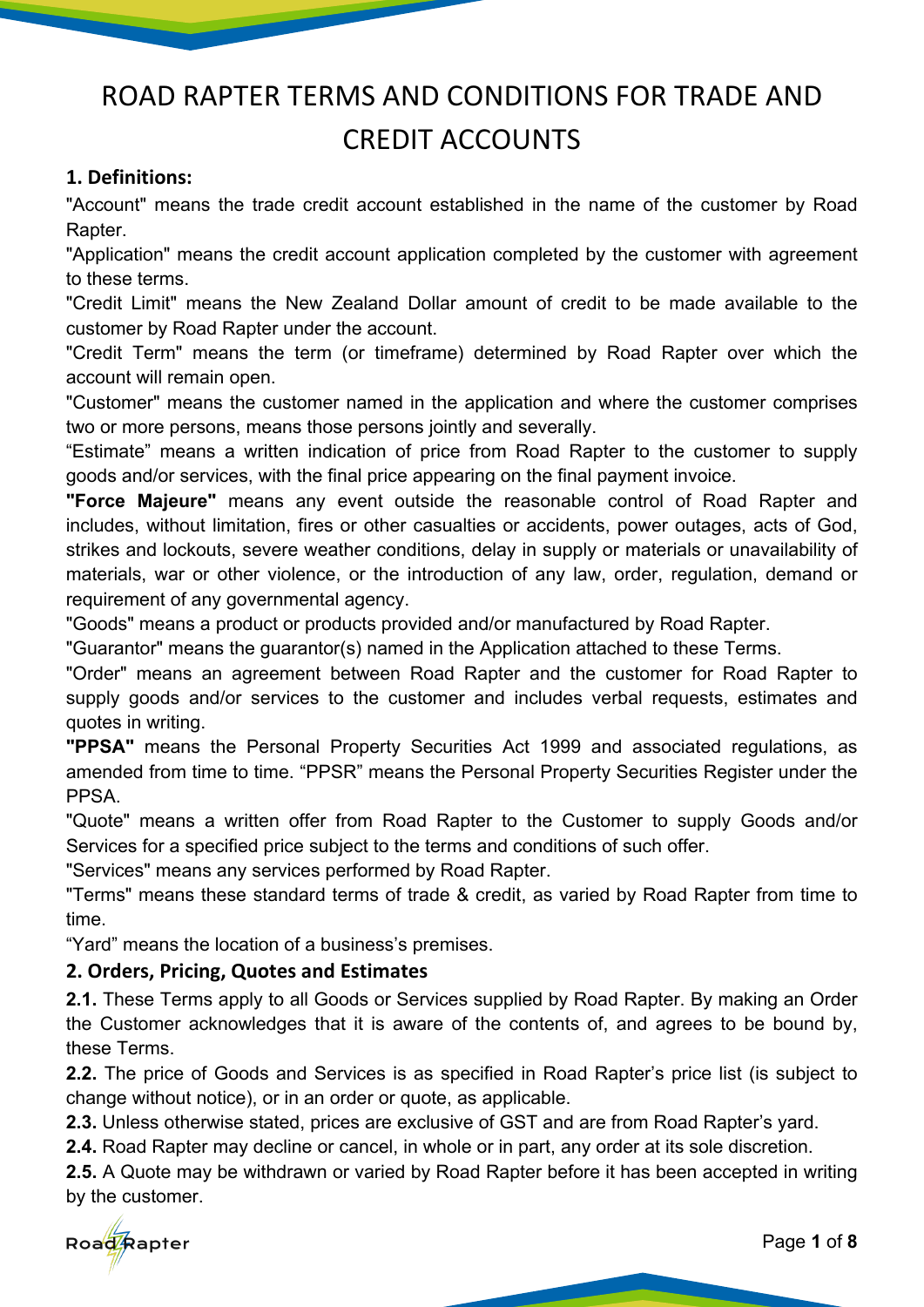**2.6**. All quotes are based on rates and charges in effect at the date of the relevant quote. Any increase in rates or charges, (including without limitation sub-contracted labour, materials and fuel) shall result in an equivalent increase in the quoted price.

**2.7.** An estimate as to price or quantity is not binding on Road Rapter.

**2.8.** Where a Quote includes an estimate of quantities supplied to us and the actual quantity supplied is materially different from that estimated, Road Rapter reserves the right to revise the quoted price.

**2.9.** Where a customer purchases goods from Road Rapter the quantity of goods supplied shall be determined by the measurement of those goods across a weighbridge / from loader scales / by dipping (for bulk liquids) / upon agreement with a supply docket supplied at purchase. Where this is not possible Road Rapter will make its best attempts to charge a fair and reasonable amount for the goods supplied.

# **3. Use of Account**

**3.1.** Road Rapter shall determine the credit limit and credit term for the account and will notify the customer of such. The customer shall not at any time allow the balance of its account to exceed the credit limit.

**3.2.** Road Rapter may in its sole discretion, at any time and without reason or notice to the customer and/or any guarantor, and without prejudice to any other right it has in law or equity: (a) elect whether to grant credit to the Customer; and (b) increase or decrease the Customer's Credit Limit or the Credit Term. If credit is terminated, then all amounts owed by the customer to Road Rapter will become immediately due and payable.

**3.3.** Goods may be charged to the account in person or by telephone. Where the application states that order numbers are not required, Road Rapter may require the person charging such goods to give their name.

**3.4.** The Customer shall be liable for all debts arising from any use of the account by any person who purports to be an employee, agent or representative of the customer.

**3.5.** Road Rapter reserves the right to set off any balance owing by Road Rapter to the Customer against their outstanding debt balance.

# **4. Payments, Discounts and Rebates**

**4.1.** Except where goods or services are charged to an account, payment is due on the date(s) determined by Road Rapter, which may be:

(a) on the placing of an order; or

(b) before delivery of the goods or performance of the services (as applicable). If no such payment is made, Road Rapter shall not be obliged to deliver the goods or perform the services.

**4.2.** All goods and services charged to the account and any interest due on the account shall be paid in full no later than the 20th of the month following the date of the relevant invoice.

**4.3.** Road Rapter shall be entitled to charge interest at 15% per annum on all overdue amounts from the date payment was due until the date of actual payment.

**4.4.** All payments must be made by way of cash, electronic/on-line banking, credit card (with relevant fee) or bank transfer, free of any deductions, set off counterclaim or condition of any kind. Payment of any amount due occurs only when cleared funds are deposited into Road Rapter's bank account.

**4.5.** Payments received by Road Rapter shall be applied first in payment of interest and any costs incurred in debt recovery and then in reduction of principal.

Road Rapter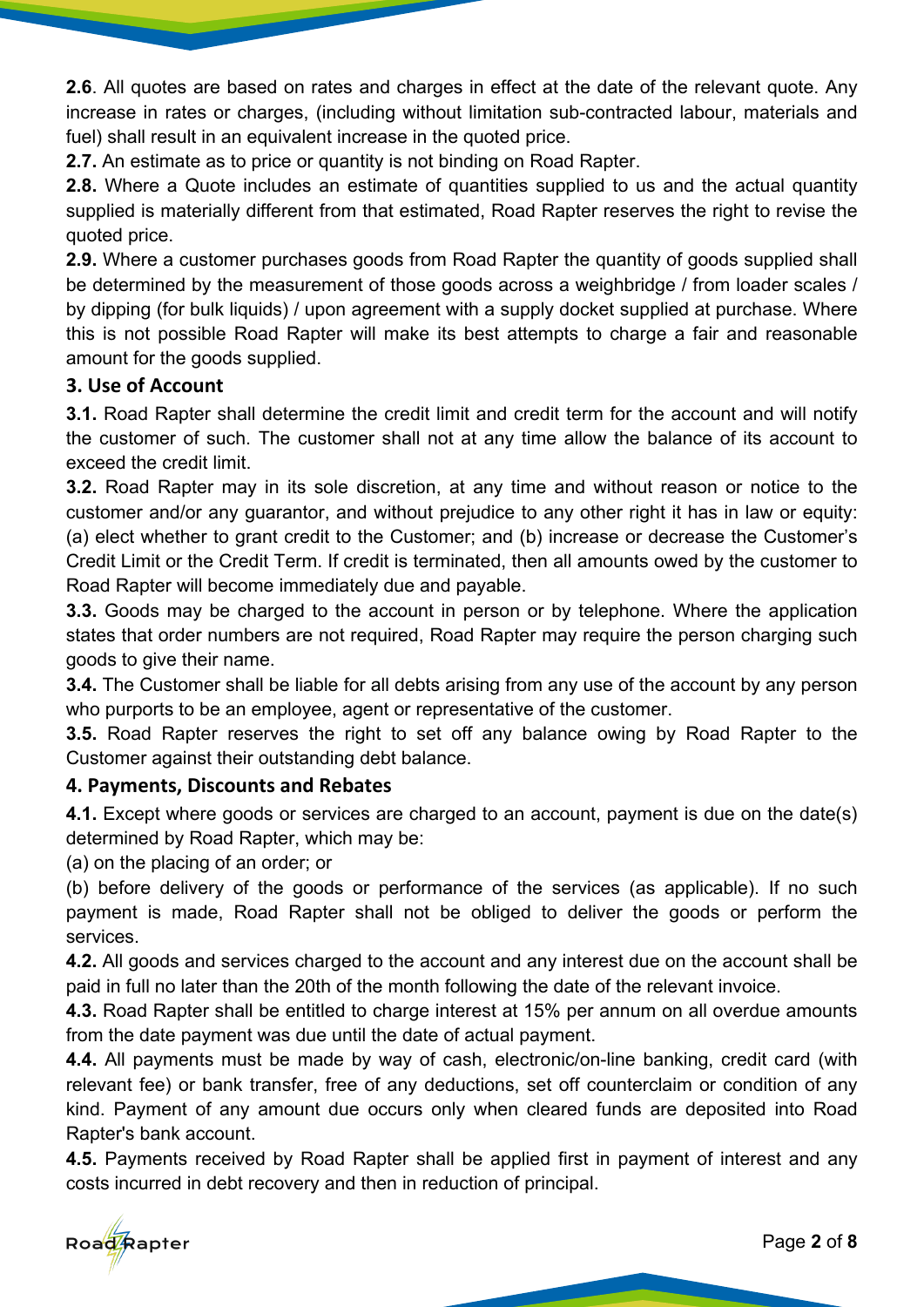**4.6.** Payments received without remittance advice will be applied first to the oldest balance owing by the Customer.

**4.7.** Road Rapter may withhold any credit due to the Customer and apply that credit against any amount owing under the account.

**4.8.** If the Customer disputes any item charged to the account, it must notify Road Rapter immediately, and pay the undisputed portion of the account balance by the due date for payment.

**4.9.** Where the Customer receives a volume-based discount on goods and the customer fails to purchase the total volume of such goods, Road Rapter reserves the right to withdraw such discount.

# **5. Default**

**5.1.** If the Customer breaches any of these terms and fails to remedy that breach within 7 days after receiving notice to remedy from Road Rapter, Road Rapter may (without prejudicing its other rights or remedies) forthwith suspend or terminate the account without notice to the customer.

**5.2.** All amounts owing in respect of the account shall become immediately due and payable to Road Rapter without the need for notice if:

(a) Road Rapter suspends or terminates the Account in accordance with clause 5.1 above.

(b) any information contained in the application proves to have been false or misleading when made.

(c) the Customer enters a composition with its creditors, becomes insolvent within the meaning of the Insolvency Act 1967, or fails to satisfy the solvency test within the meaning of the Companies Act 1993, is declared bankrupt, goes into liquidation or a receiver, or a receiver and manager, or statutory receiver is appointed in respect of it or if any event analogous in nature has occurred under the laws of any relevant jurisdiction; or

(d) the Customer ceases, or threatens to cease, to carry on any material part of its business.

# **6. Security for Payment**

**6.1.** The customer grants to Road Rapter a security interest in the goods and in any proceeds arising from the sale of the goods to secure the obligations of the customer to pay the purchase price for the goods, and any other obligations by the customer to Road Rapter under these Terms (together the "Obligations") as and when the same become due.

**6.2.** The customer grants to Road Rapter a lien over any of the customer's equipment upon which Services are performed in order to secure the obligations of the customer to pay for such services and any other obligations as and when the same become due.

**6.3.** The customer agrees that if the customer is in breach of any of its obligations:

(a) The Customer will, upon receiving a written request from Road Rapter and at its own cost and expense, promptly deliver all or any of the Goods to Road Rapter at such place as Road Rapter directs.

(b) Road Rapter may (and the Customer grants Road Rapter a licence to), at any time without giving notice either itself or through an authorised agent, enter into any place where the Goods are located and remove the Goods, if the Customer fails to deliver the Goods as required under this clause.

(c) Road Rapter may sell all or any of the goods without giving prior notice of the sale to the customer (and to that end, nothing in section 114(1)(a) of the PPSA shall apply to these Terms). PPSA is defined in section 1 of this document. Section 114(1)(a) requires a secured party who

Road Rapter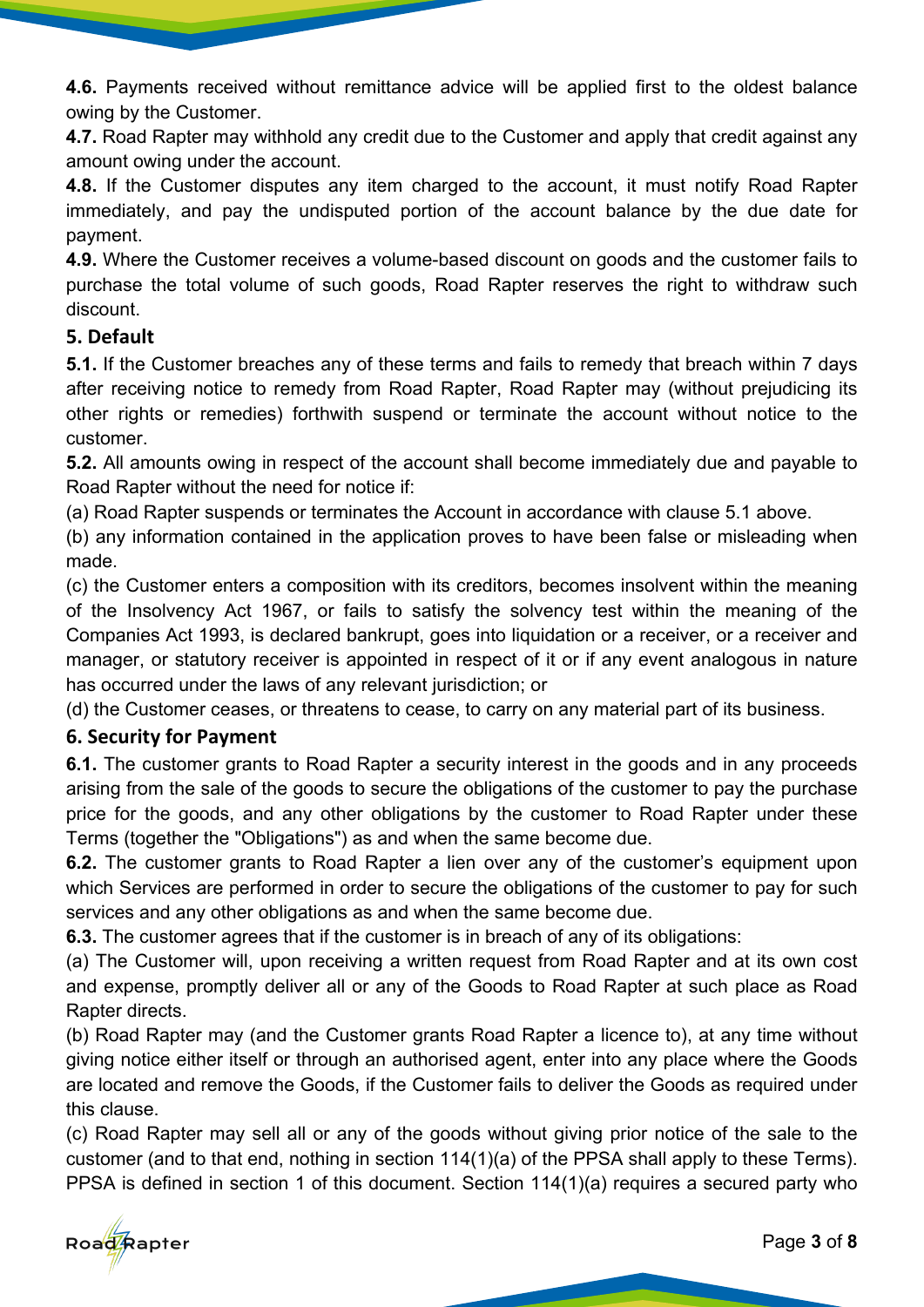intends to sell collateral under section 109 to provide 10 days' notice to the debtor.

(d) If Road Rapter proposes, pursuant to s120 of the PPSA to take all or any of the goods in satisfaction of the obligations, the Customer waives its right to require Road Rapter to sell the goods and agrees that notwithstanding s120(1) of the PPSA, the customer shall remain liable to Road Rapter for the difference between the market value of the goods at the time it is first able to be sold by Road Rapter free from all rights and interests of the customer and other persons pursuant to s123(1) of the PPSA and the amount of the Obligations which are in default.

#### **6.4.** The Customer agrees:

(a) That nothing in s117(1)(c) of the PPSA will apply to these Terms.

(b) To waive (to the extent applicable) the Customer's right under the PPSA:

(i) To receive a verification statement pursuant to section 148 and a statement of account under s 116.

(ii) To recover a surplus under s119.

(iii) To receive notice of Road Rapter's proposal to retain collateral under s120(2) and to object to that proposal under s121.

(iv) Not to have Goods damaged when Road Rapter removes an accession under s125 and not to be reimbursed for any such damage under s126.

(v) To refuse permission to refuse an accession under s127.

(vi) To receive notice of the removal of an accession under s129.

(vii) To apply to the Court for an order concerning the removal of an accession under s131.

(viii) To redeem collateral under s132.

(ix) To reinstate a security agreement under s133 and 134.

(x) Shall immediately notify Road Rapter of any change in the customer's name, address or contact person details, to enable Road Rapter to register a financing change statement on the PPSR if required. In the absence of such notification, the address held by Road Rapter is deemed to be the customer's current address for such purpose.

# **7. Account Closure**

**7.1.** The Customer may close the account at any time by giving written notice to that effect to Road Rapter and paying off any outstanding account balance.

**7.2.** Road Rapter may close the account by giving notice to the customer. The customer must pay any outstanding amount balance by the 20th of the month following the date of closure of the account (unless the customer is in default of these terms, in which case the outstanding account balance is payable immediately).

# **8. Indemnity**

**8.1.** The customer shall indemnify Road Rapter against all claims, penalties, costs, expenses, damages and liability, including legal fees, and debt recovery costs arising out of or connected with or resulting from a breach by the customer of these terms.

# **9. Assignment**

**9.1.** Road Rapter may at any time assign, transfer or sub-contract any of its rights and obligations under these terms (including the right to receive payment) to any other person.

**9.2.** The customer may not assign or transfer any of its rights or obligations in respect of the Account.

**9.3.** A change of control in respect of the customer shall be deemed to constitute an assignment for the purposes of clause 9.2. A "change of control" means any direct or indirect change in

Road Rapter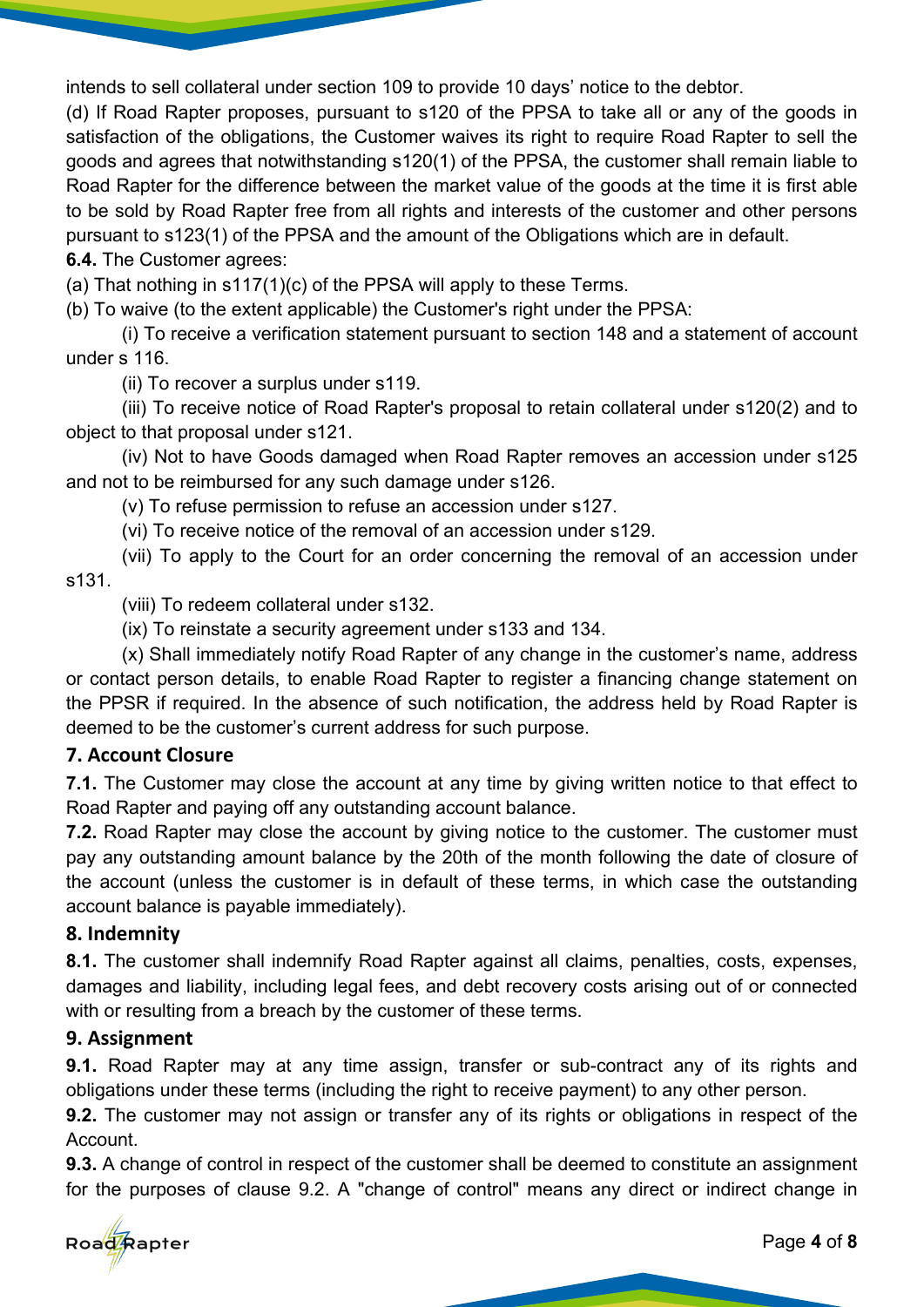control or management of the customer, or a direct or indirect change in the legal or beneficial ownership of the customer, or a change in the legal form of the customer, whether by a single event or a series of related events.

## **10. Waiver**

**10.1.** Road Rapter's failure or delay to exercise or enforce any right it has under these Terms shall not operate as a waiver of Road Rapter's right to exercise or enforce such right or any other right in the future.

# **11. Privacy Act**

**11.1.** Road Rapter may not be able to process this application unless all the information requested is provided.

**11.2.** The customer authorises Road Rapter to collect and/or provide information relating to the customer to credit reference agencies referees and other bodies as Road Rapter considers necessary for the purposes of credit assessment and debt collection in relation to the customer's account and for marketing purposes.

**11.3.** Any personal information may be held by Road Rapter for as long as the Customer continues as a customer of Road Rapter or to owe on the Account.

**11.4.** The customer has the right to access and correct any personal information held by Road Rapter.

**11.5.** The customer is obliged to update the customer's contact details if such details change.

# **12. Consumer Guarantees Act 1993**

**12.1.** Where goods or services are supplied to the customer for the purposes of a business, then, to the maximum extent permitted by law, the Customer agrees that:

(a) the provisions of the Consumer Guarantees Act 1993 do not apply to the Goods or Services; and

(b) sections 9, 12A, 13 and 14(1) of the Fair Trading Act 1986 do not apply to the obligations of the parties under these Terms.

**12.2.** Where the Customer purchases Goods for re-supply, the Customer's terms of trade must contain an equivalent provision to clause 12.1.

# **13. Warranties**

**13.1.** To the maximum extent permitted by law, all statutory, express or implied warranties by Road Rapter including, without limitation, the implied warranties of merchantability and fitness for any particular purpose are expressly excluded, and Road Rapter gives no warranty in respect of goods manufactured by others.

**13.2.** Colour and texture variations may occur in Goods and from samples due to:

(a) the use of natural materials in the manufacturing process.

(b) normal manufacturing tolerances and processes.

(c) weather.

The Customer agrees that such variations do not constitute a product defect and Road Rapter shall not be liable for any loss or damage suffered by the Customer as a result of such variations.

**13.3.** Quotes are prepared in accordance with information provided to Road Rapter by the customer and Road Rapter will not be liable nor will it be bound by the quote where:

(a) such information is inaccurate, or any information is omitted; and/or

(b) the Customer makes any variations which result in the work being different from that quoted for.

Road Rapter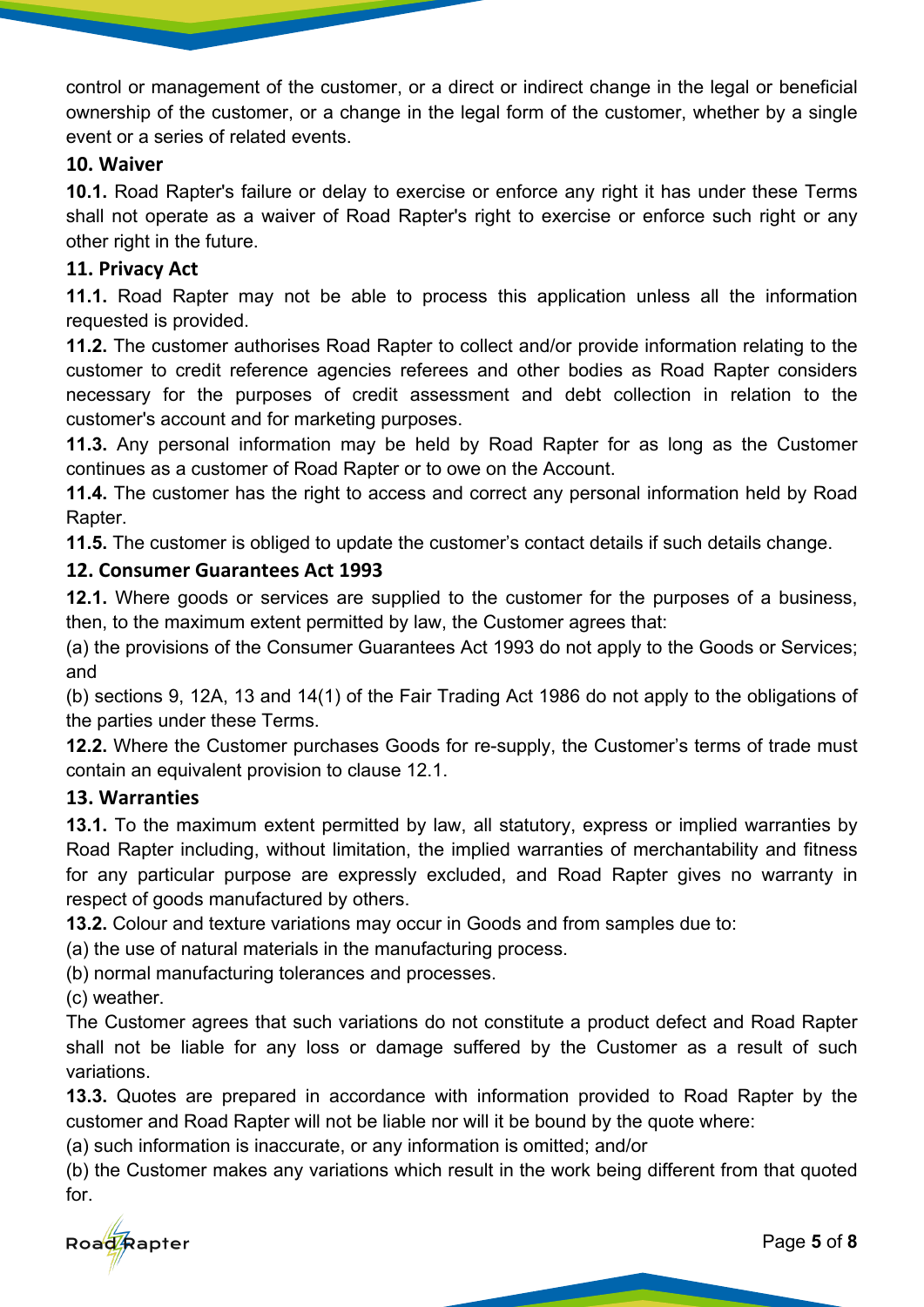# **14. Limitation of liability**

**14.1.** To the maximum extent permitted by law, the liability of Road Rapter in respect of all claims for loss, damage or injury arising from breach of any of Road Rapter's obligations under this agreement, for breach of statutory duty or from any act or omission of Road Rapter is limited, in each case, to the lesser of:

(a) Replacement or repair of the affected Goods, or re-supply of the Services.

(b) Payment of the actual cost of replacing or repairing the affected goods or re-supplying the services.

(c) The price of the affected goods or services.

**14.2.** To the maximum extent permitted by law, Road Rapter shall not be liable for any direct or indirect loss or damage including without limitation; loss of profits or savings or for any indirect or consequential loss or damage, however caused, arising out of or in connection with the supply of Goods or Services by Road Rapter, in offence (including negligence), for breach of statutory duty or otherwise, except as set out in clause 14.1.

**14.3.** No action or claim arising out of the supply of Goods or Services by Road Rapter, regardless of form, may be brought more than one month after the Customer becomes aware, or reasonably ought to have become aware, of the circumstances giving rise to the action or claim.

## **15. Intellectual Property**

**15.1.** The Customer acknowledges that all intellectual property rights in the Goods or arising out of the performance of the Services are and shall remain the property of Road Rapter.

**15.2.** The Customer warrants that any design or drawing provided by it does not infringe any intellectual property rights of any other person.

#### **16. Delivery**

**16.1.** Delivery of goods shall be deemed to occur at the point specified in an order or quote, or if nothing is so specified, then when:

(a) Goods are discharged from the delivery truck

(b) Goods and Materials – when the Customer takes the Goods / Materials out of the yard or signs the supply docket whichever comes first.

(c) Otherwise – when the Goods arrive at the address specified by the Customer (whether or not the Customer is present to acknowledge receipt), or when the Customer takes physical possession of the Goods, whichever occurs first.

**16.2.** Risk in the Goods passes to the Customer at the time of delivery under clause 16.1.

**16.3.** Full legal and equitable ownership of, and title to, the goods pass to the customer at the time of delivery or at the time at which the customer makes full payment to Road Rapter under the relevant order, whichever occurs later. Road Rapter retains full ownership of and title to all Goods until that time.

**16.4.** In relation to asphalt delivery, the customer shall ensure that the goods are discharged immediately and assumes responsibility for the placing and handling of the asphalt from the point of discharge from the equipment. Notwithstanding the provisions of clause 6.1 regarding the rights of Road Rapter to sale proceeds, until the ownership in the goods has passed to the customer, the customer shall not be entitled to sell or deliver possession of the goods to any other person.

**16.5.** Road Rapter may deliver goods by instalments. If the Customer fails to pay for an instalment on the due date Road Rapter may suspend deliveries of the other instalments.

Road Rapter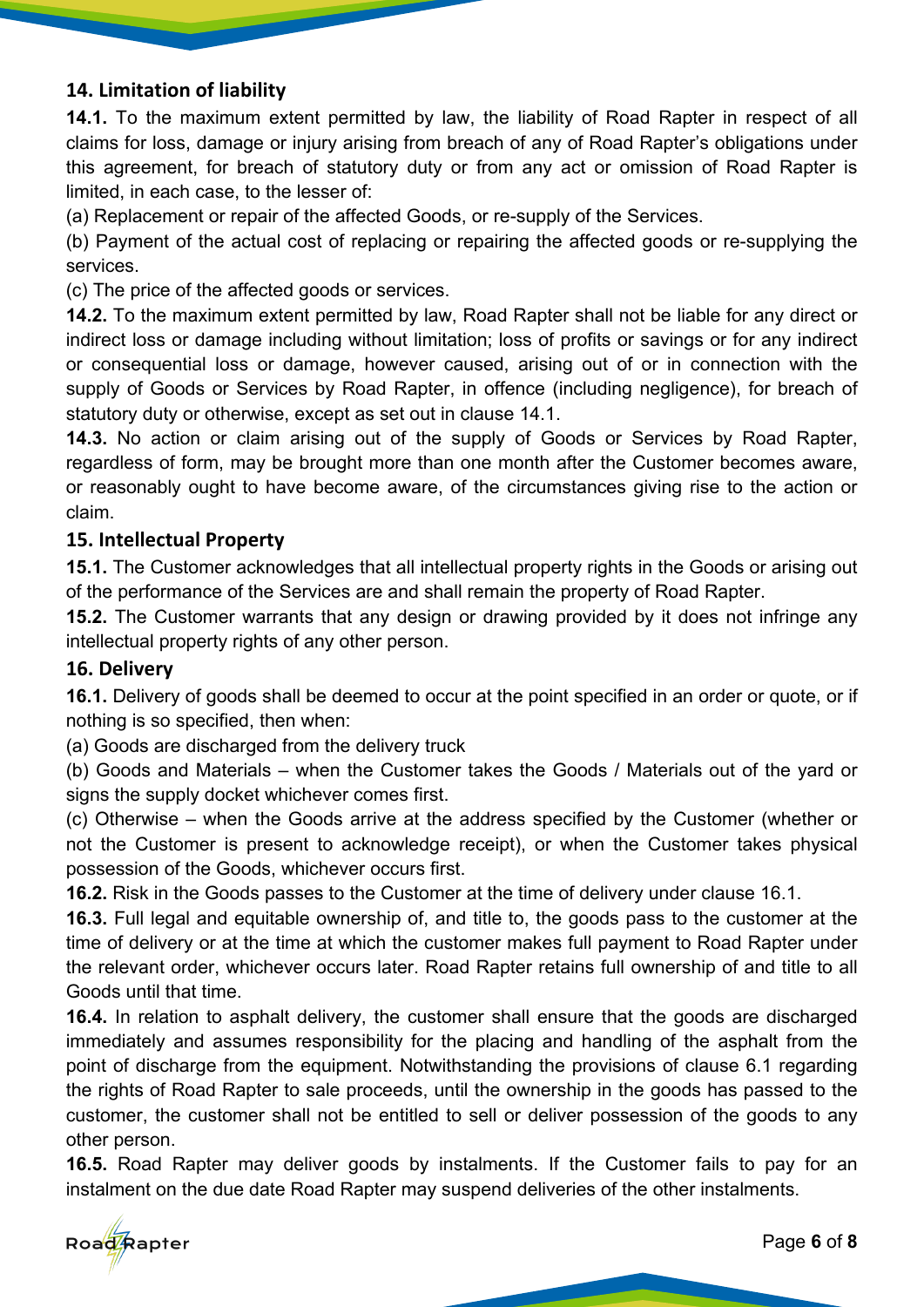**16.6.** The Customer shall pay all freight and cartage charges including any additional costs or expenses incurred by Road Rapter in delivering the Goods to the address requested by the customer (including charges for waiting time, unloading equipment, labour or delivery outside of normal business hours).

**16.7.** Where Road Rapter is to deliver the goods, the customer must:

(a) Ensure Road Rapter has reasonable all-weather access to the site, to enable Road Rapter to deliver the Goods safely.

(b) Obtain all necessary resource and other consents from the relevant local authority and inform Road Rapter of all matters relating to such consents.

(c) Ensure safe clearance from overhead powerlines, safe batters and clearances from edge of slopes, safe haul roads and segregation of pedestrians from vehicular traffic and any permits required to comply.

(d) Locate, mark and advise Road Rapter of all gas pipes, water pipes, sewerage lines, drainage lines, telephone cabling and other utilities that are on, or near, or adjacent to the delivery point, and of any actual or possible subsidence, slip, erosion, flooding or any other thing that might constitute a hazard on the land where goods are to be delivered, including site induction where required.

(e) Indemnify Road Rapter against any costs, claims and damages incurred in the delivery of the goods including any cleaning, repairing damage to the site or delivery equipment, returning the delivery vehicle to the road and making good any damage to the road or footpath, provided Road Rapter has acted with reasonable care and skill.

**16.8.** The Customer assumes all liability for damages to footpaths, kerbs, drains or other property for any deliveries beyond the kerb line and is responsible for any salvage charges incurred in returning the vehicle to the roadway. The Customer is responsible for the removal of any mud, clay etc from the delivery truck wheels and for the removal of mud, clay etc tracked or on footpaths, roads etc by the trucks.

**16.9.** The Customer must make any claims for a shortfall in the Goods delivered within 48 hours of delivery of such Goods by Road Rapter and must state the date of delivery of the goods and the delivery docket number (where applicable).

**16.10.** While at any delivery point, both Road Rapter and the Customer will, and will ensure that all their respective employees, contractors and agents will, always comply with:

16.10.1. all relevant policies and procedures relating to the delivery point including those relating to health and safety, and environmental and risk management.

16.10.2. all relevant legislation and regulations in force including, the Health and Safety at Work Act 2015 and the Resource Management Act 1991; and 16.10.3. any lawful safety instructions or reasonable directions given by any person in charge of or exercising control in relation to the delivery point from time to time.

# **17. Cancellations**

**17.1.** The Customer is not entitled to cancel an Order without the written agreement of Road Rapter where: (a) manufacture of made to order Goods has commenced; and/or (b) such Order comprises goods manufactured by a third party.

**17.2.** In the case of made-to-order Goods:

(a) Road Rapter may require the Customer to make a full upfront payment for the Goods or to pay a substantial deposit before Road Rapter commences manufacture of the Goods, and the Customer is liable to pay for the full amount of Goods ordered, whether or not the Customer

takes delivery of all such Goods.

Road Rapter